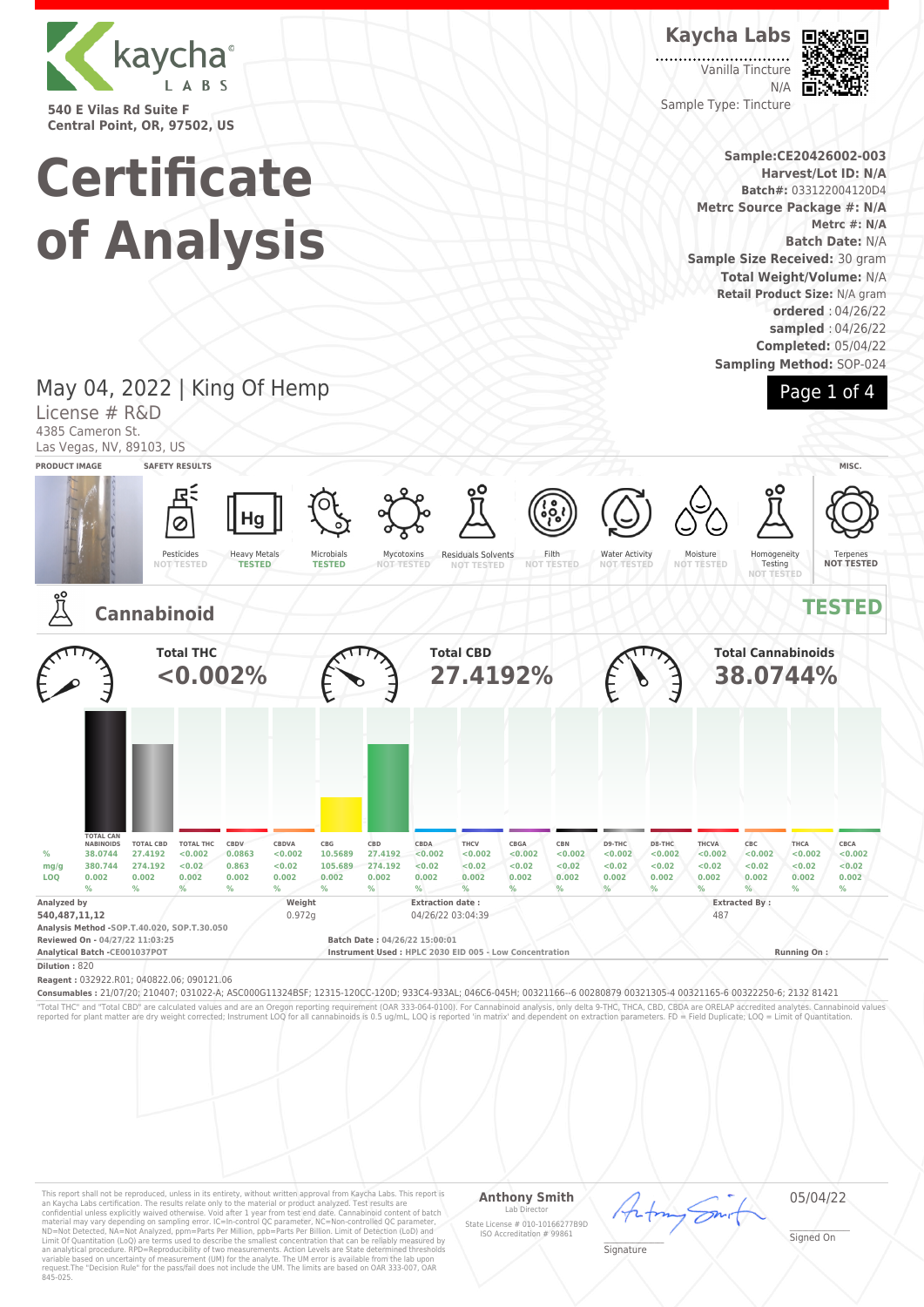

**540 E Vilas Rd Suite F Central Point, OR, 97502, US** **Kaycha Labs**

Vanilla Tincture N/A



Sample Type : Tincture

# **Certificate of Analysis**

**King Of Hemp**

 $\mathbf{r}$ 

4385 Cameron St. Las Vegas, NV, 89103, US **Telephone:** (541) 414-7563 **Email:** tpadula@hempinc.com **License # :** R&D

**Sample : CE20426002-003 Harvest/Lot ID: N/A Batch# :** 033122004120D4 **Sampled :** 04/26/22 **Odered :** 04/26/22

**Sample Size Received :** 30 gram **Total Weight/Volume :** N/A **Completed :** 05/04/22 **Expires:** 05/04/23 **Sample Method :** SOP-024



|                                         | <b>Microbial</b>                                                                                                                                                                                                                                                                                                                                                              |                                      |       |                                   | <b>TESTED</b>  |                        |
|-----------------------------------------|-------------------------------------------------------------------------------------------------------------------------------------------------------------------------------------------------------------------------------------------------------------------------------------------------------------------------------------------------------------------------------|--------------------------------------|-------|-----------------------------------|----------------|------------------------|
| Analyte                                 |                                                                                                                                                                                                                                                                                                                                                                               | <b>LOO</b>                           | Units | <b>Result</b>                     | Pass /<br>Fail | <b>Action</b><br>Level |
| <b>ASPERGILLUS FLAVUS</b>               |                                                                                                                                                                                                                                                                                                                                                                               |                                      |       | Not Present                       | <b>TESTED</b>  |                        |
| <b>ASPERGILLUS FUMIGATUS</b>            |                                                                                                                                                                                                                                                                                                                                                                               |                                      |       | Not Present                       | <b>TESTED</b>  |                        |
| <b>ASPERGILLUS TERREUS</b>              |                                                                                                                                                                                                                                                                                                                                                                               |                                      |       | Not Present                       | <b>TESTED</b>  |                        |
| <b>ASPERGILLUS NIGER</b>                |                                                                                                                                                                                                                                                                                                                                                                               |                                      |       | Not Present                       | <b>TESTED</b>  |                        |
| <b>STEC E COLI</b>                      |                                                                                                                                                                                                                                                                                                                                                                               |                                      |       | Not Present                       | <b>TESTED</b>  |                        |
| <b>SALMONELLA SPP</b>                   |                                                                                                                                                                                                                                                                                                                                                                               |                                      |       | Not Present                       | <b>TESTED</b>  |                        |
|                                         | TOTAL YEAST & MOLD-TYM (CFU/G)                                                                                                                                                                                                                                                                                                                                                | 100                                  | CFU/q | < 100                             | <b>TESTED</b>  |                        |
| Instrument Used:<br>Running on:         |                                                                                                                                                                                                                                                                                                                                                                               |                                      |       | Batch Date: 04/27/22 12:38:59     |                |                        |
| Analyzed by:<br>NΔ                      | Weight:                                                                                                                                                                                                                                                                                                                                                                       | <b>Extraction date:</b><br><b>NA</b> |       | <b>Extracted by:</b><br><b>NA</b> |                |                        |
| Dilution: 1<br>Reagent:<br>Consumables: |                                                                                                                                                                                                                                                                                                                                                                               |                                      |       |                                   |                |                        |
|                                         | Total Yeast & Mold (TYM) and Aerobic Plate Count (APC) are quantitatively determined by<br>dilution and plating on 3M Petrifilm. TNTC = $>25,000$ CFU/g. Not a TNI or ISO accredited<br>assay. Microbiological testing for Shiga-Toxin-E-coli (STEC), Salmonella and pathogenic<br>Aspergillus species are performed using PathogenDx DetectX PCR microarray technology, with |                                      |       |                                   |                |                        |

positive and negative controls for each analytical batch (SOP.T.40.043). Results are reported as either present/absent in 1 gram of sample. Salmonella spp and Aspergillus species are validated as present/absent by species specific gene amplification. Presence/absence of STEC is validated by amplification and detection of E. coli OR E. coli/Shigella specific gene AND amplification/detection of one-or-both STX1 & STX2 genes (non-STEC E. coli are not reported).Total Yeast & Mold (TYM) and Aerobic Plate Count (APC) are quantitatively determined by dilution and plating on 3M Petrifilm. Not a TNI or ISO accredited assay

| Analysis Method - $TNTC = 25,000 CFU/q$<br>Analytical Batch - CE001045TYM<br><b>Instrument Used:</b><br>Running on: |         |                         | Reviewed On: 05/02/22 15:58:15<br>Batch Date: 05/02/22 10:57:07 |  |  |  |
|---------------------------------------------------------------------------------------------------------------------|---------|-------------------------|-----------------------------------------------------------------|--|--|--|
| Analyzed by:                                                                                                        | Weight: | <b>Extraction date:</b> | <b>Extracted by:</b>                                            |  |  |  |
| <b>NA</b>                                                                                                           |         | ΝA                      | <b>NA</b>                                                       |  |  |  |

**Dilution :** 1 **Reagent :** 021221.08

**Consumables :** 12315-120CC-120D; 370-0700

Total Yeast & Mold (TYM) and Aerobic Plate Count (APC) are quantitatively determined by dilution and plating on 3M Petrifilm. TNTC = >25,000 CFU/g. Not a TNI or ISO accredited assay

| Нg             | <b>Heavy Metals</b> |           |                        | <b>TESTED</b> |           |                     |                                      |
|----------------|---------------------|-----------|------------------------|---------------|-----------|---------------------|--------------------------------------|
| Metal          |                     |           | <b>LOO</b>             | <b>Units</b>  |           | Fail                | <b>Result Pass / Action</b><br>Level |
| <b>ARSENIC</b> |                     |           | 0.005                  | ppm           | $<$ LOQ   | <b>TESTED</b>       | 0.2                                  |
| CADMIUM        |                     |           | 0.004                  | ppm           | $<$ LOO   | <b>TESTED</b>       | 0.2                                  |
| <b>MERCURY</b> |                     |           | 0.01                   | ppm           | $<$ LOO   | <b>TESTED</b>       | 0.1                                  |
| LEAD           |                     |           | 0.03                   | ppm           | $<$ LOO   | <b>TESTED</b>       | 0.5                                  |
| Analyzed by    | Weight              |           | <b>Extraction date</b> |               |           | <b>Extracted By</b> |                                      |
|                | <b>NA</b>           | <b>NA</b> |                        |               | <b>NA</b> |                     |                                      |

**Analysis Method -SOP.T.40.050, SOP.T.30.052 Analytical Batch -8060 | Reviewed On - 05/04/22 14:41:25 Instrument Used :**

**Running On : | Batch Date :**

**ion** : 1 **Rent**:

## **Consumables :**

vy Metals screening is performed using ICP-MS (Inductively Coupled Plasma -Spectrometry), screening down to below single digit ppb for regulated heavy als. Not a TNI or ISO accredited assay.

als sample testing was performed at Kaycha Labs Tennessee, ISO17025 (Knoxville, TN); See notes for analytical batch and sample ID traceability.

This report shall not be reproduced, unless in its entirety, without written approval from Kaycha Labs. This report is<br>an Kaycha Labs certification. The results relate only to the material or product analyzed. Test result

#### **Anthony Smith**  $Lah$

State License # 010-10166277B9D ISO Accreditation # 99861

05/04/22

\_\_\_\_\_\_\_\_\_\_\_\_\_\_\_\_\_\_\_ Signature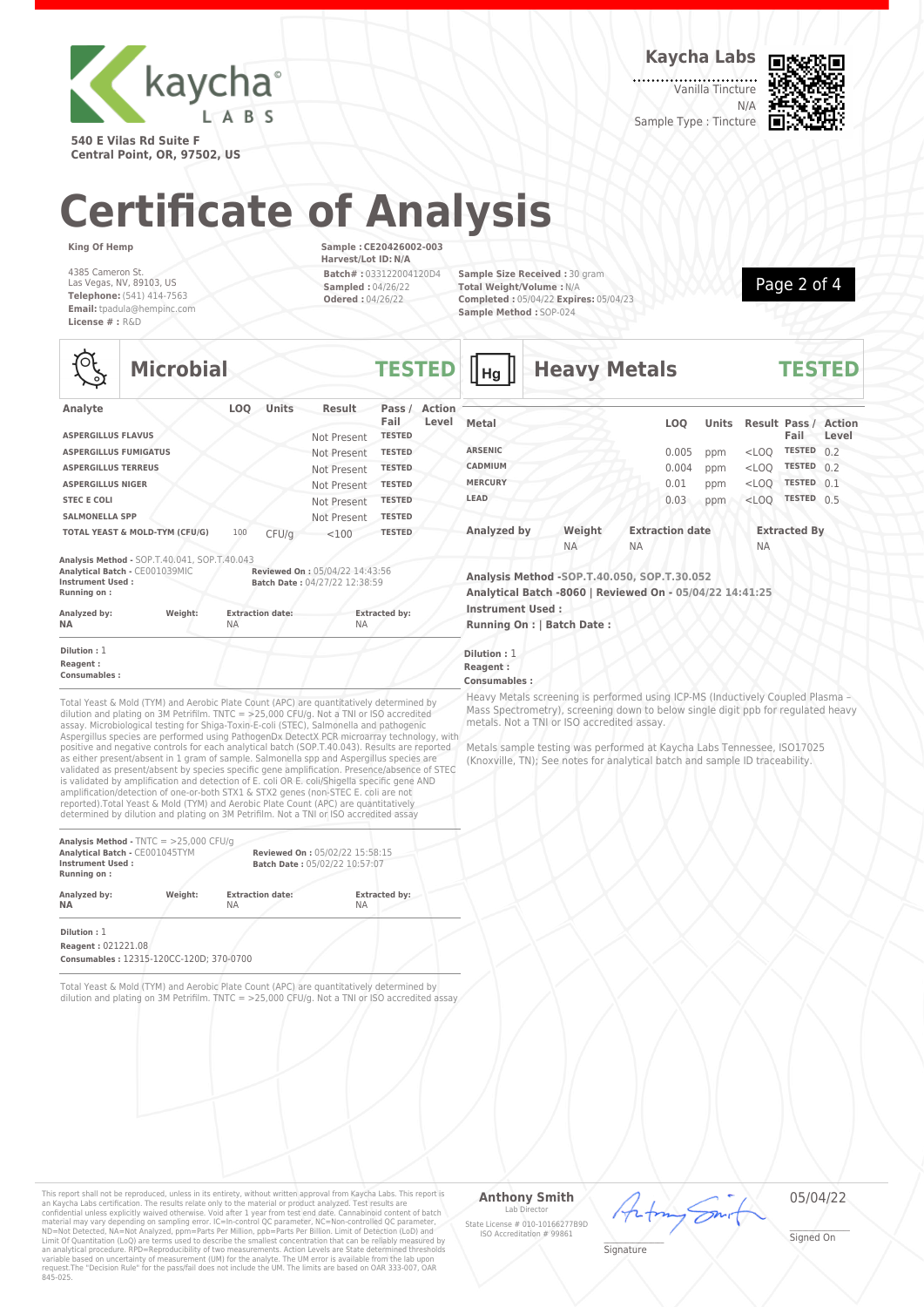

. . . . . . . . . . . . . . . . .<br>Vanilla Tincture N/A Sample Type : Tincture



# **POTENCY BATCH QC REPORT**

Page 3 of 4

## **METHOD BLANK**

| <b>Cannabinoid</b> | LOQ   | <b>Result</b> | <b>Units</b> |
|--------------------|-------|---------------|--------------|
| <b>D9-THC WET</b>  | 0.002 |               | $\%$         |
| <b>THCA WET</b>    | 0.002 | 0             | $\%$         |
| CBD_WET            | 0.002 |               | $\%$         |
| <b>CBDA_WET</b>    | 0.002 |               | $\%$         |
| <b>CBN_WET</b>     | 0.002 |               | $\%$         |
| <b>CBDV WET</b>    | 0.002 |               | $\%$         |
| <b>D8-THC_WET</b>  | 0.002 |               | $\%$         |
| THCV_WET           | 0.002 |               | $\%$         |
| CBG_WET            | 0.002 |               | $\%$         |
| <b>CBGA_WET</b>    | 0.002 |               | $\%$         |
| <b>CBC_WET</b>     | 0.002 |               | $\%$         |
| <b>CBDVA_WET</b>   | 0.002 |               | $\%$         |
| THCVA_WET          | 0.002 |               | $\%$         |
| <b>CBC-A WET</b>   | 0.002 |               | $\%$         |

## **Analytical Batch - CE001037POT**

**Instrument Used : HPLC 2030 EID 005 - Low Concentration**

Å

| <b>Cannabinoid</b> | LOQ   | <b>Recovery</b> | <b>Units</b> | <b>Recovery Limits</b> |
|--------------------|-------|-----------------|--------------|------------------------|
| <b>CBG WET</b>     | 0.002 | 98              | $\%$         | 80-120                 |
| CBD_WET            | 0.002 | 103.7           | $\%$         | 90-110                 |
| <b>CBDA WET</b>    | 0.002 | 102.4           | $\%$         | 90-110                 |
| <b>CBGA WET</b>    | 0.002 | 103.8           | $\%$         | 80-120                 |
| <b>CBN WET</b>     | 0.002 | 105.8           | $\%$         | 80-120                 |
| <b>D9-THC WET</b>  | 0.002 | 104.7           | $\%$         | 90-110                 |
| <b>D8-THC WET</b>  | 0.002 | 100.7           | $\%$         | 90-110                 |
| <b>CBC_WET</b>     | 0.002 | 104             | $\%$         | 80-120                 |
| THCA_WET           | 0.002 | 102.8           | $\%$         | 90-110                 |
| <b>CBC-A WET</b>   | 0.002 | 103.1           | $\%$         | 80-120                 |

**Analytical Batch - CE001037POT Instrument Used : HPLC 2030 EID 005 - Low Concentration**

This report shall not be reproduced, unless in its entirety, without written approval from Kaycha Labs. This report is<br>an Kaycha Labs certification. The results relate only to the material or product analyzed. Test result

### **Anthony Smith** Lab D

State License # 010-10166277B9D ISO Accreditation # 99861

05/04/22

Ön

\_\_\_\_\_\_\_\_\_\_\_\_\_\_\_\_\_\_\_ Signature

<sup>L</sup>

\_\_\_\_\_\_\_\_\_\_\_\_\_\_\_\_\_\_\_ Signed On